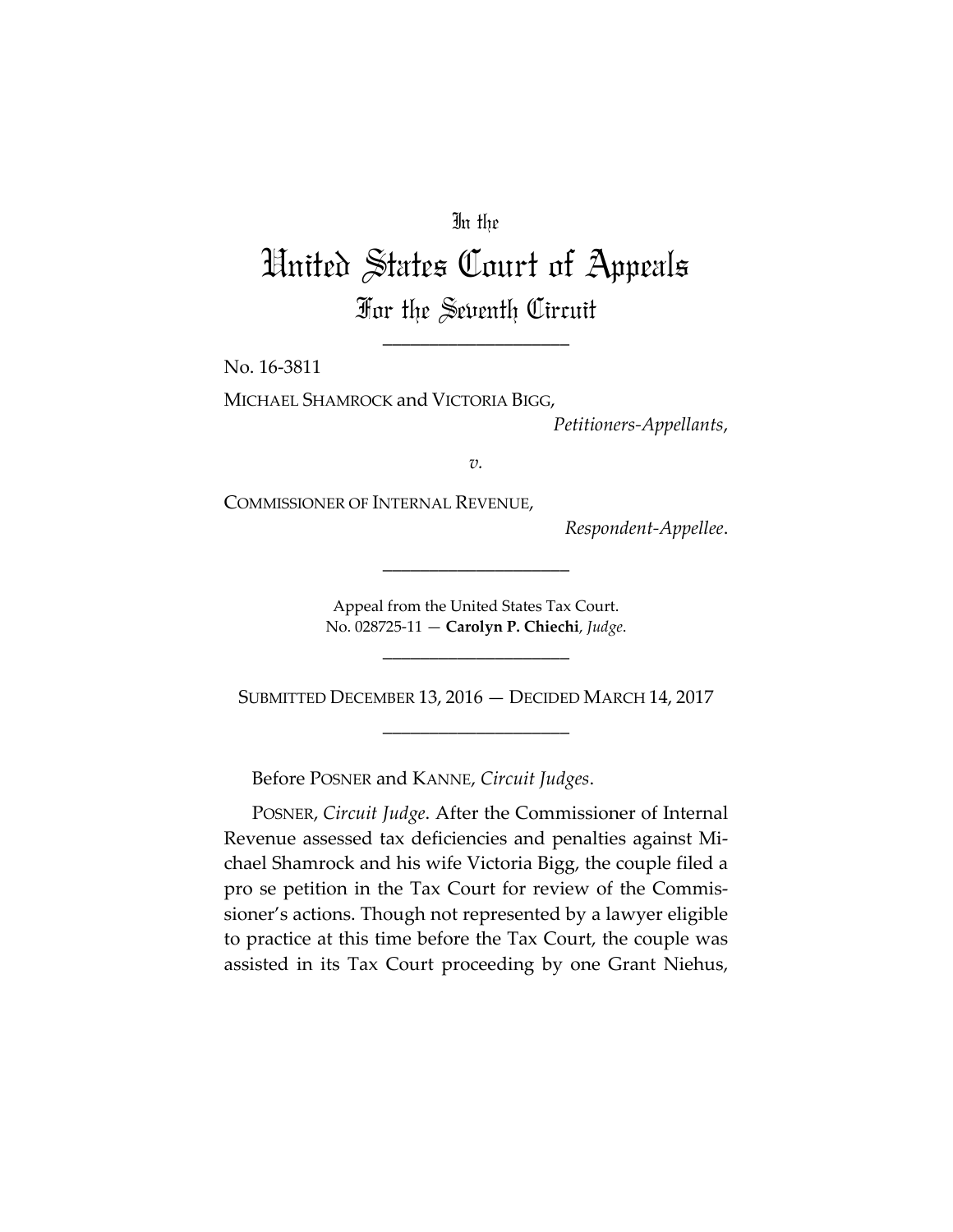who was and is a lawyer, but at the time was not eligible to practice in Illinois.

On the basis of Niehus's advice, the couple stipulated that only half of the tax relief they sought was appropriate. But discovering that Niehus wasn't a member of the Illinois bar, they asked the court to set aside the stipulation. The court refused and entered judgment against the couple. They appealed, and we reversed and remanded because Niehus had indeed not been authorized to represent them, and we were concerned that he might not have been competent to advise them. We criticized the Tax Court for enforcing the stipulation without even considering Niehus's deceit, and vacated the court's opinion. But on remand (with the couple now represented by a CPA, Sheldon Drobny, who was authorized to practice before the Tax Court), the court after a hearing ruled in a 99-page opinion that the couple had not been prejudiced by Niehus's ineligibility to practice before it—that the advice he had given them had been valid—and so the court again dismissed the taxpayers' suit, precipitating this second appeal to us.

As the Commissioner of Internal Revnue argues and the Tax Court found on the second round, though Niehus was indeed not authorized to practice law in Illinois at the time of this proceeding, contrary to what he had told the taxpayers, he had provided "competent, valuable, diligent, and effective" assistance to them—indeed the court found they'd been "well represented by him." The taxpayers did not accuse him of malpractice, and we cannot see how they were prejudiced by his actions.

The dispositive principle is "no harm, no foul." Furthermore, as the Commissioner points out, given that there isn't